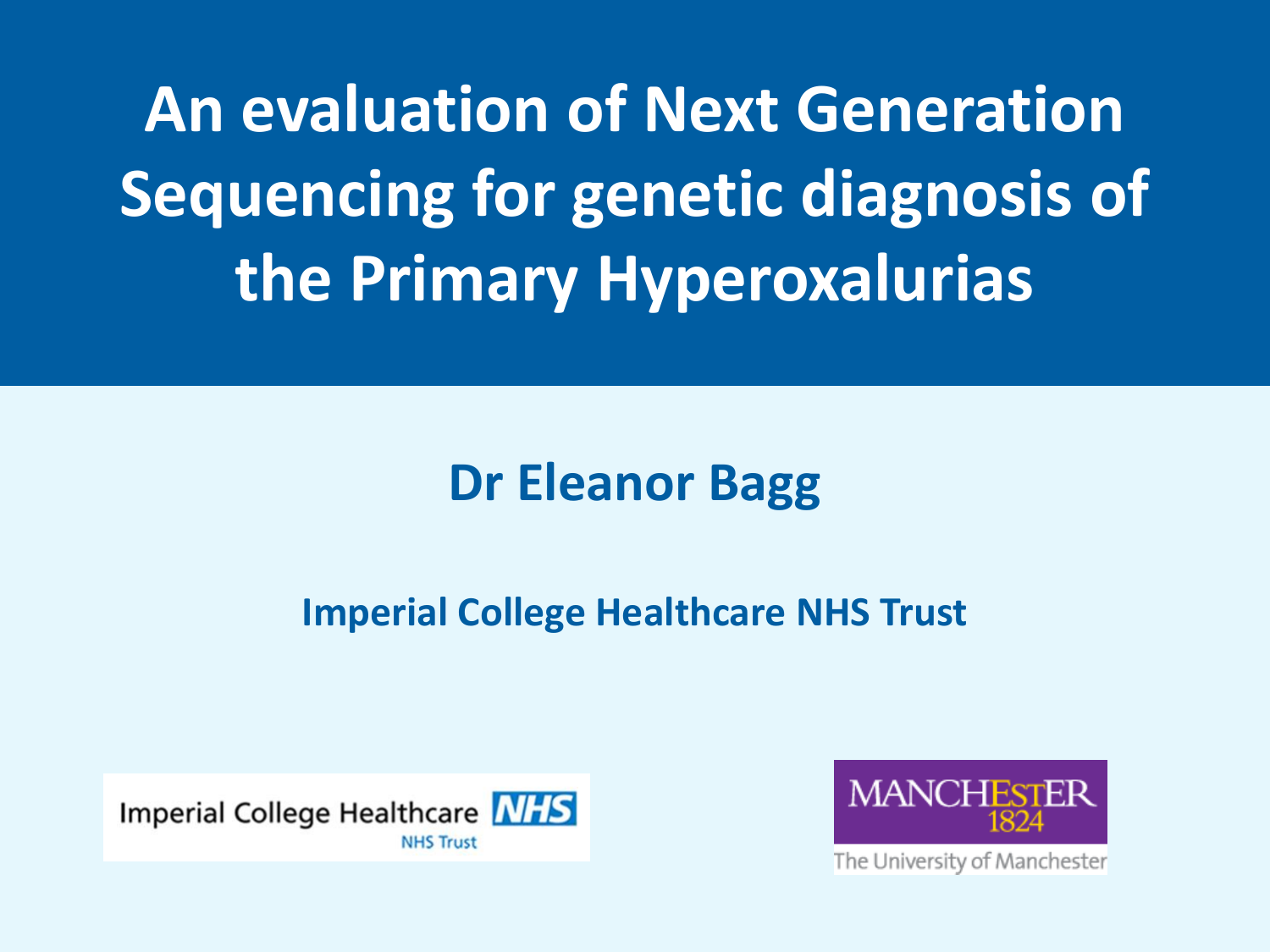# **Primary Hyperoxaluria (PH)**

- Affects ~3 in 1 million individuals
- Caused by defects in glyoxylate metabolism
- Excess glyoxylate converted to oxalate
- Oxalate excess
	- Kidney stones
	- Renal failure
	- Kidney/liver transplant
- Three associated genes
	- **PH1**: *AGXT*
	- **PH2**: *GRHPR*
	- **PH3**: *HOGA1*

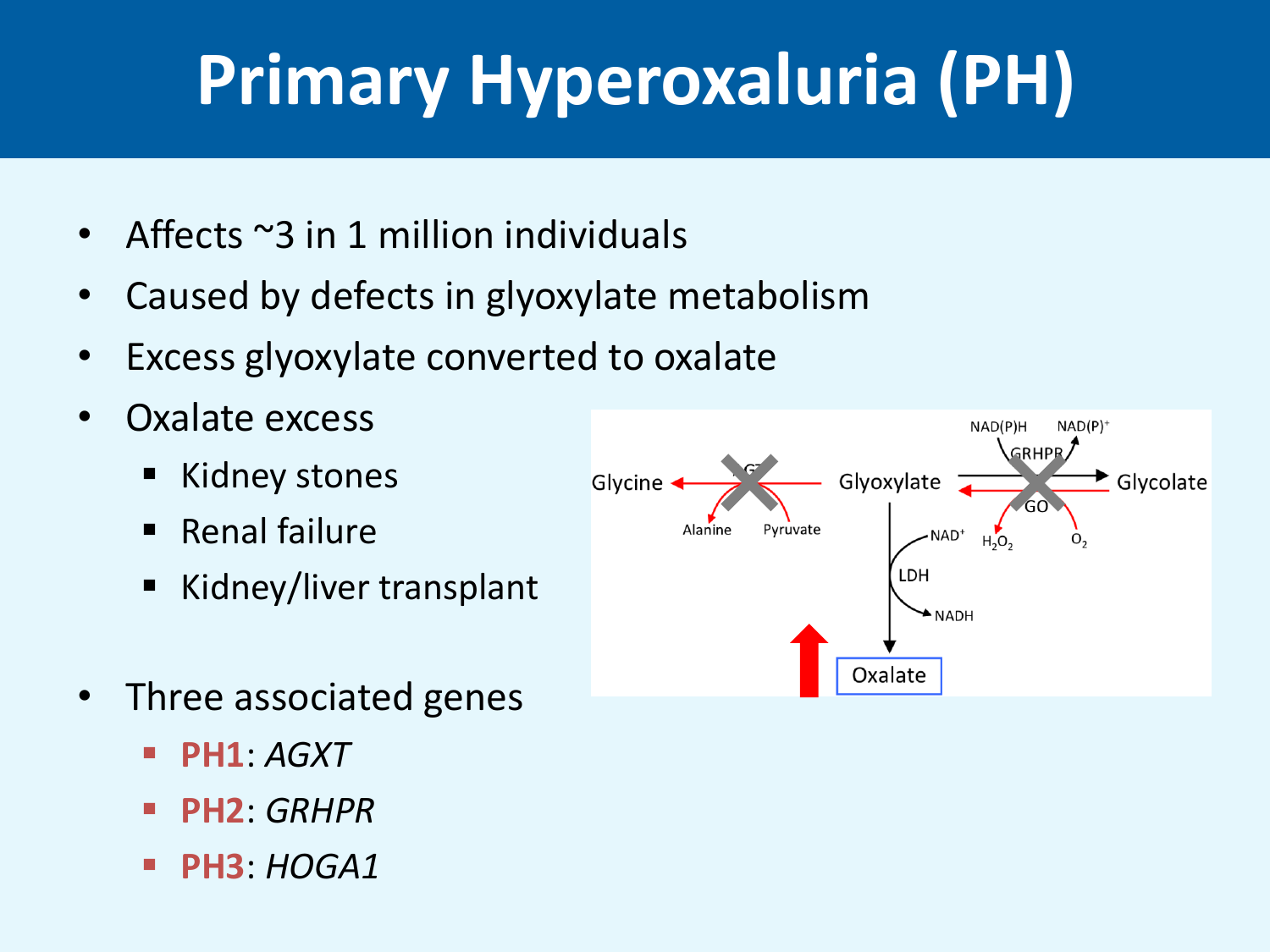### **Current laboratory diagnosis**

- Biochemistry (blood and urine)
- Liver biopsy enzyme analysis
- Kidney stone analysis



- Genetic testing to identify two disease causing mutations
- Requires one blood sample
	- Sequential diagnostic approach:

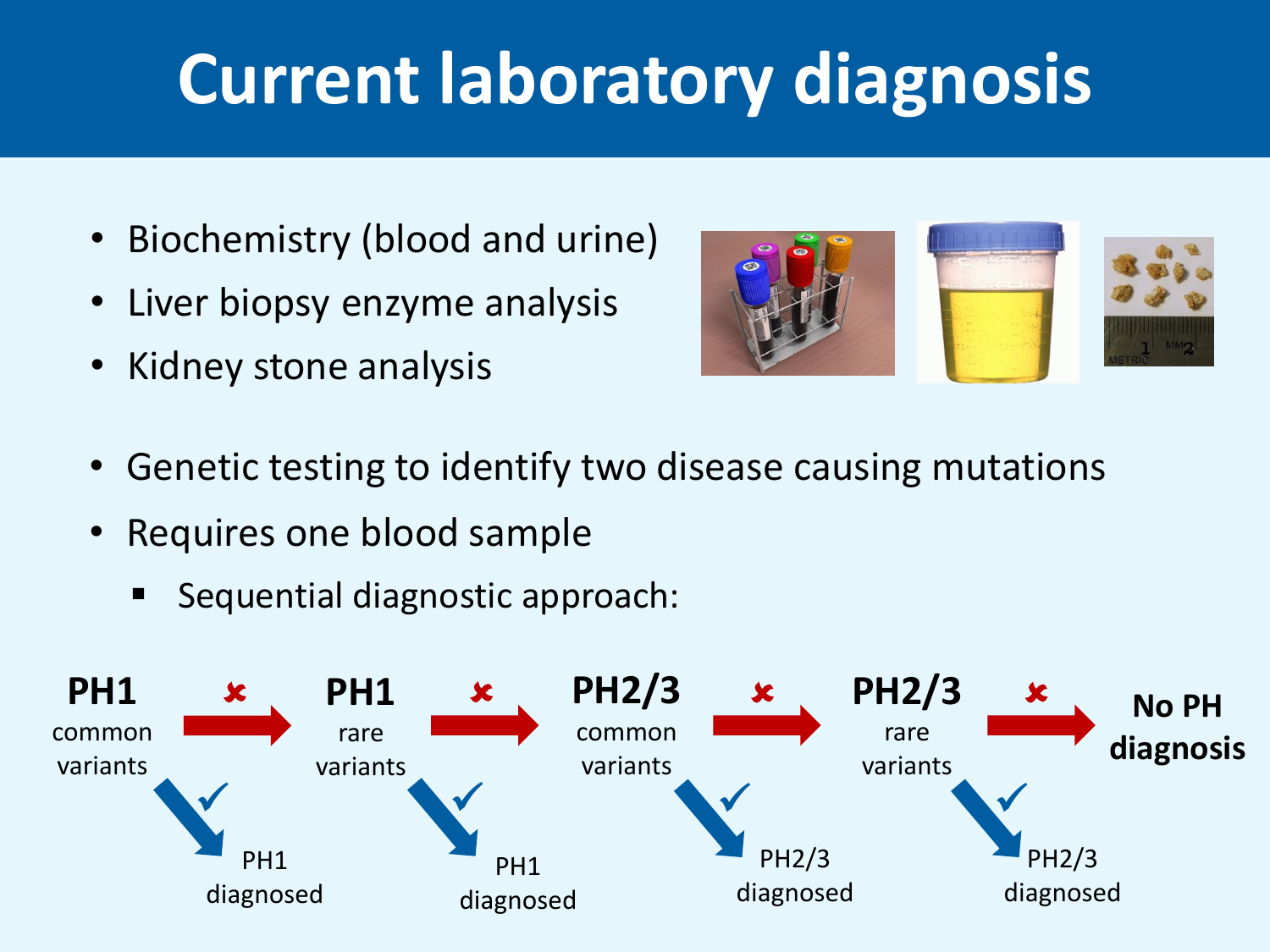# **Sequencing Technologies**

#### **Sanger sequencing**

- **Traditional method for DNA sequencing**
- **Gene-by-gene analysis**
- **Widely used in UK for Clinical Diagnostics**
- Labour-intensive, few samples analysed simultaneously

#### **Next Generation Sequencing (NGS)**

- Targeted methods e.g. for 3 x PH genes
- **Illumina "TruSeq Custom Amplicon"**
- Many samples and several genes analysed simultaneously
- **Bioinformatic support required for data analysis**



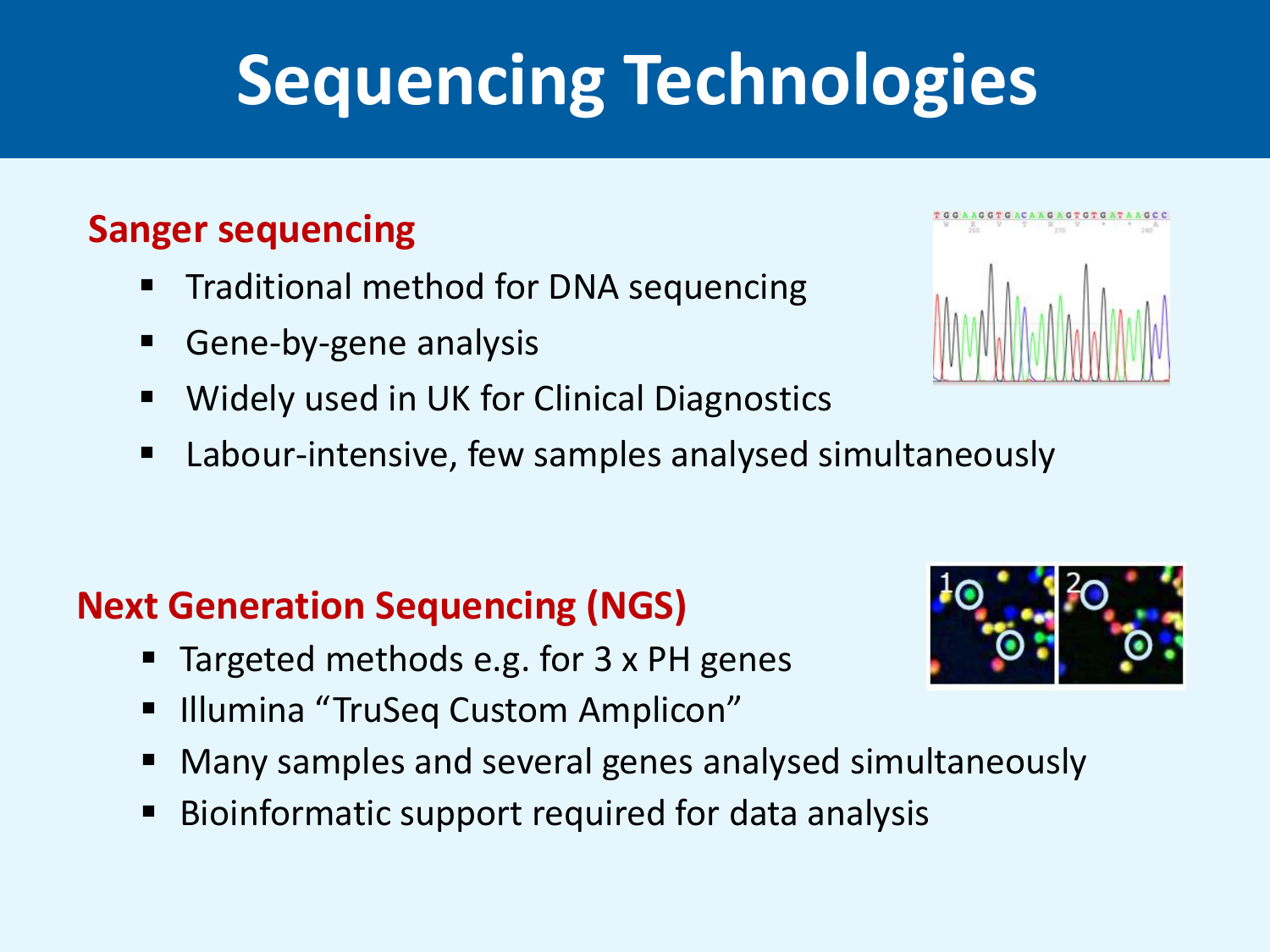## **Sample analysis**

- Genomic DNA from 90 patients previously diagnosed with PH (Provided by Dr Gill Rumsby, UCLH)
- **Day 1 Prepare DNA samples**

**Days 2-3 TruSeq Custom Amplicon Protocol** 500  $n$ 400 -

**Days 4-5 Determine DNA sequence using MiSeq**

**Days 6-7 Analyse data, identify mutations, report results**





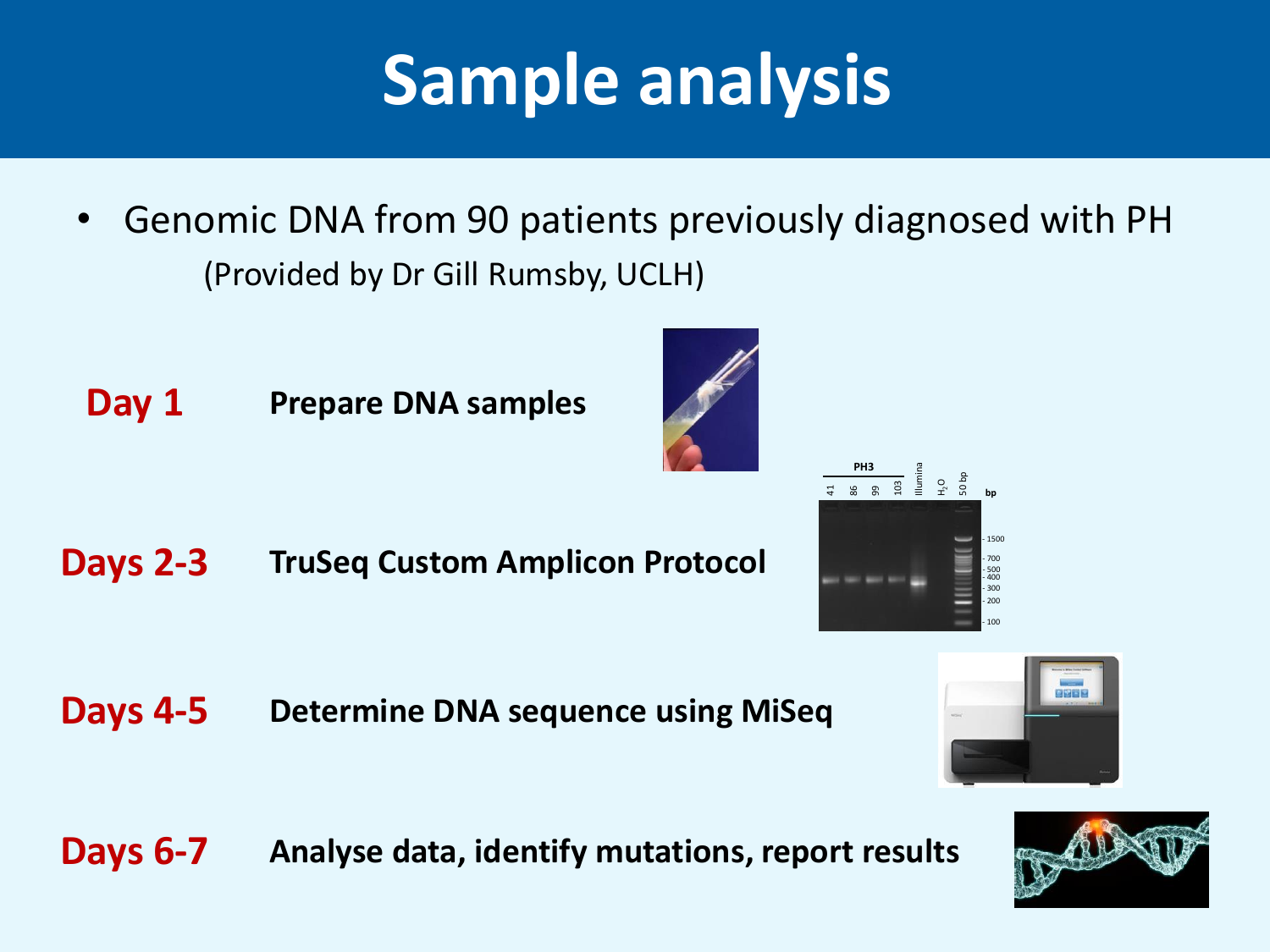## **Comparing Sanger and NGS results**

96.7 % agreement between methods for PH-causing variants

#### **PH1 58 of 64 PH1 patients correctly diagnosed**

- 1 patient: no previous genetic diagnosis
- 1 patient: known large gene deletion - cannot be detected by NGS
- 4 patients: NGS gave one incorrect variant - poor quality data in sections of PH1 gene

#### **PH2 All 14 patients correctly diagnosed**

**PH3 All 12 patients correctly diagnosed**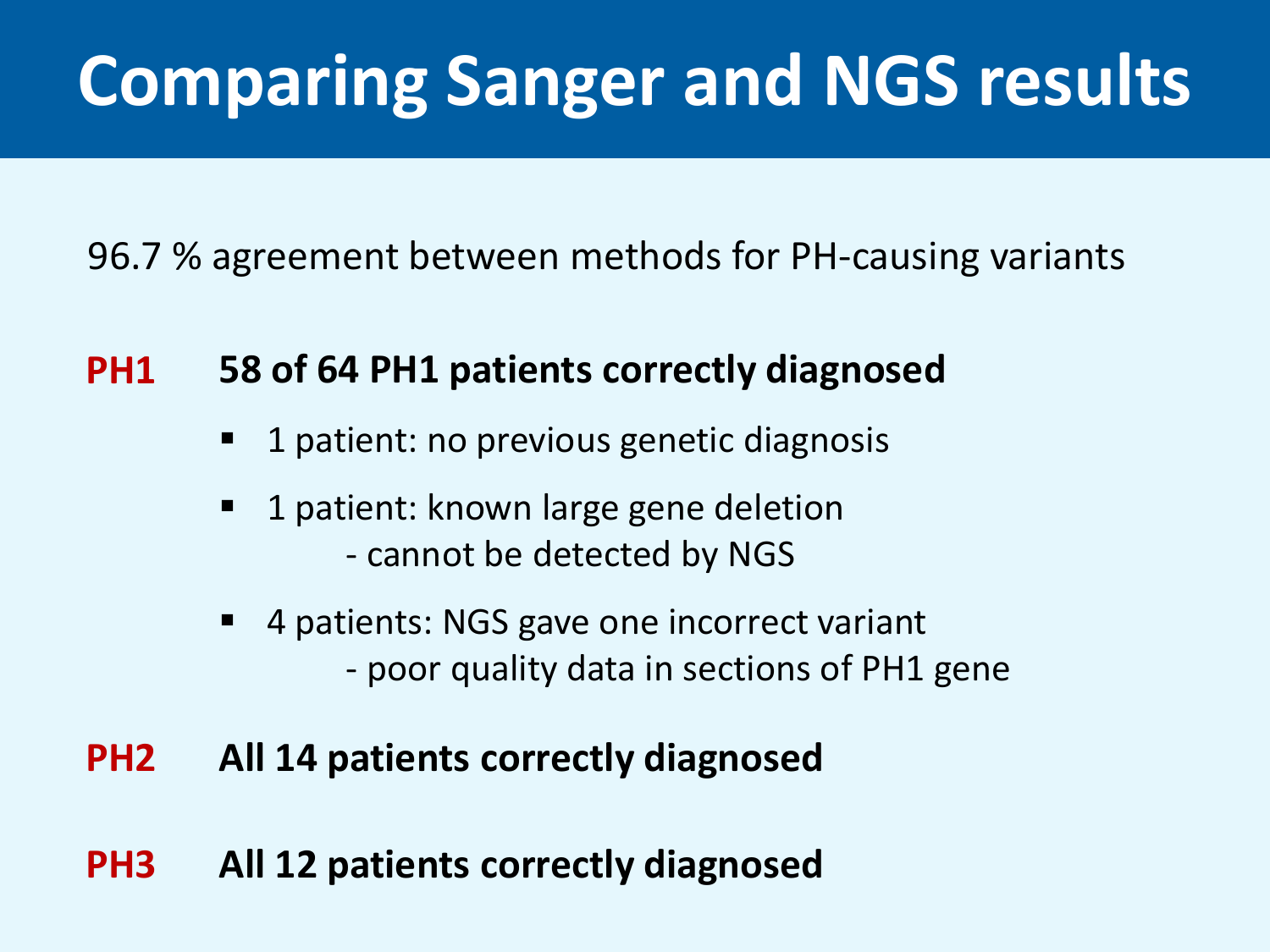### **Additional data from NGS method**

- Mutations in two different PH genes for 3 PH1 patients
	- 2 PH1 variants and 1 PH3 variant
	- **Patients diagnosed with PH1**

**Clinical impact?**

• Novel variants found in all 3 genes



- 4 likely disease-causing
- **2** likely benign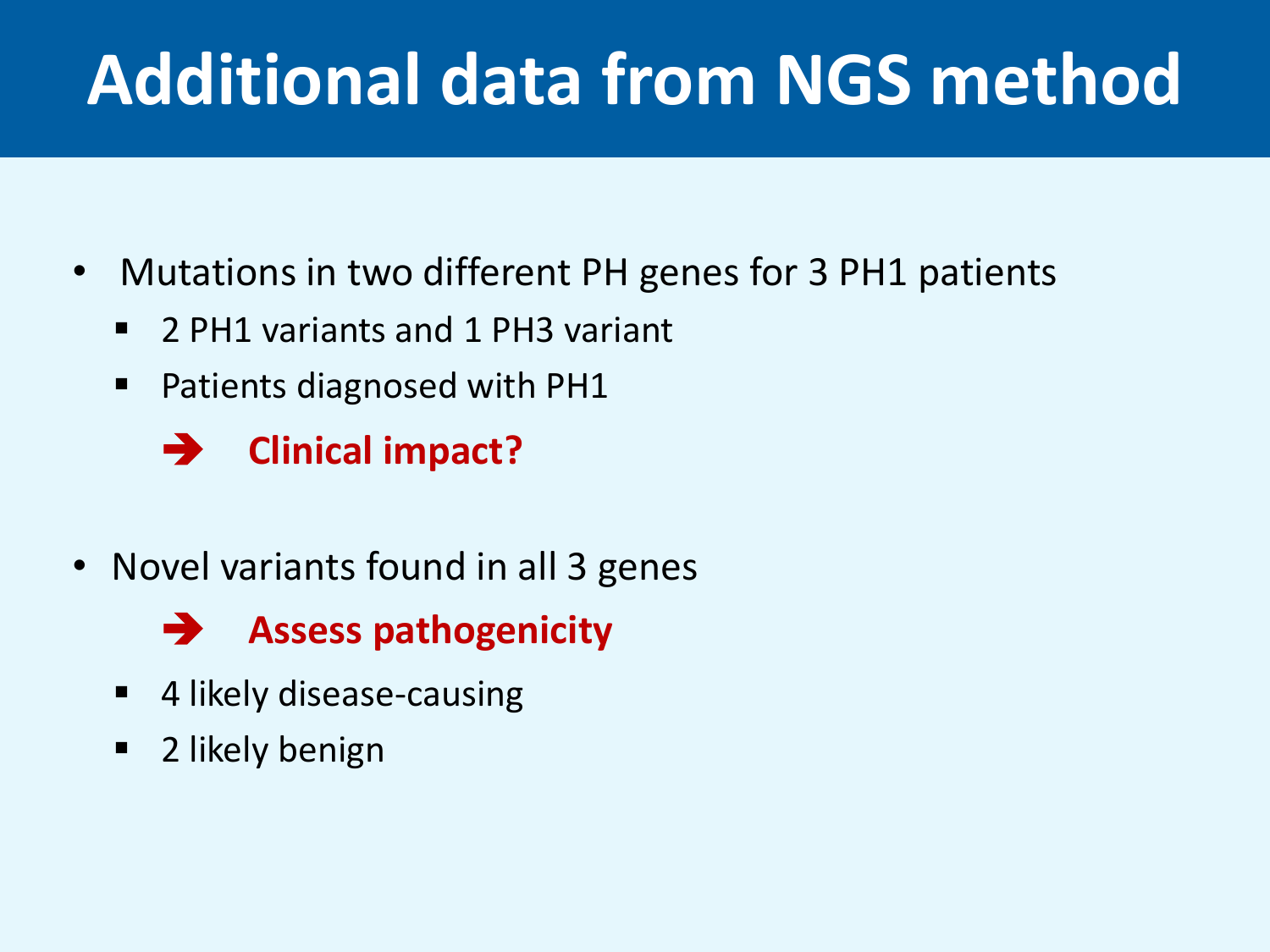#### **Outcomes**

- Targeted NGS assay for PH developed 90 samples analysed
- 84 cases given genetic diagnosis of PH
- 96.7 % agreement with Sanger sequencing results
- 6 novel mutations identified
- Single assay could give diagnosis in 1 week

#### **Use in Clinical Diagnostics?**

- Expensive equipment
- Initial bioinformatics support vital
- Not suitable for large gene deletions
- Confirmation using traditional methods still necessary
- Cheaper and faster for analysis of several genes
- Additional information may be obtained